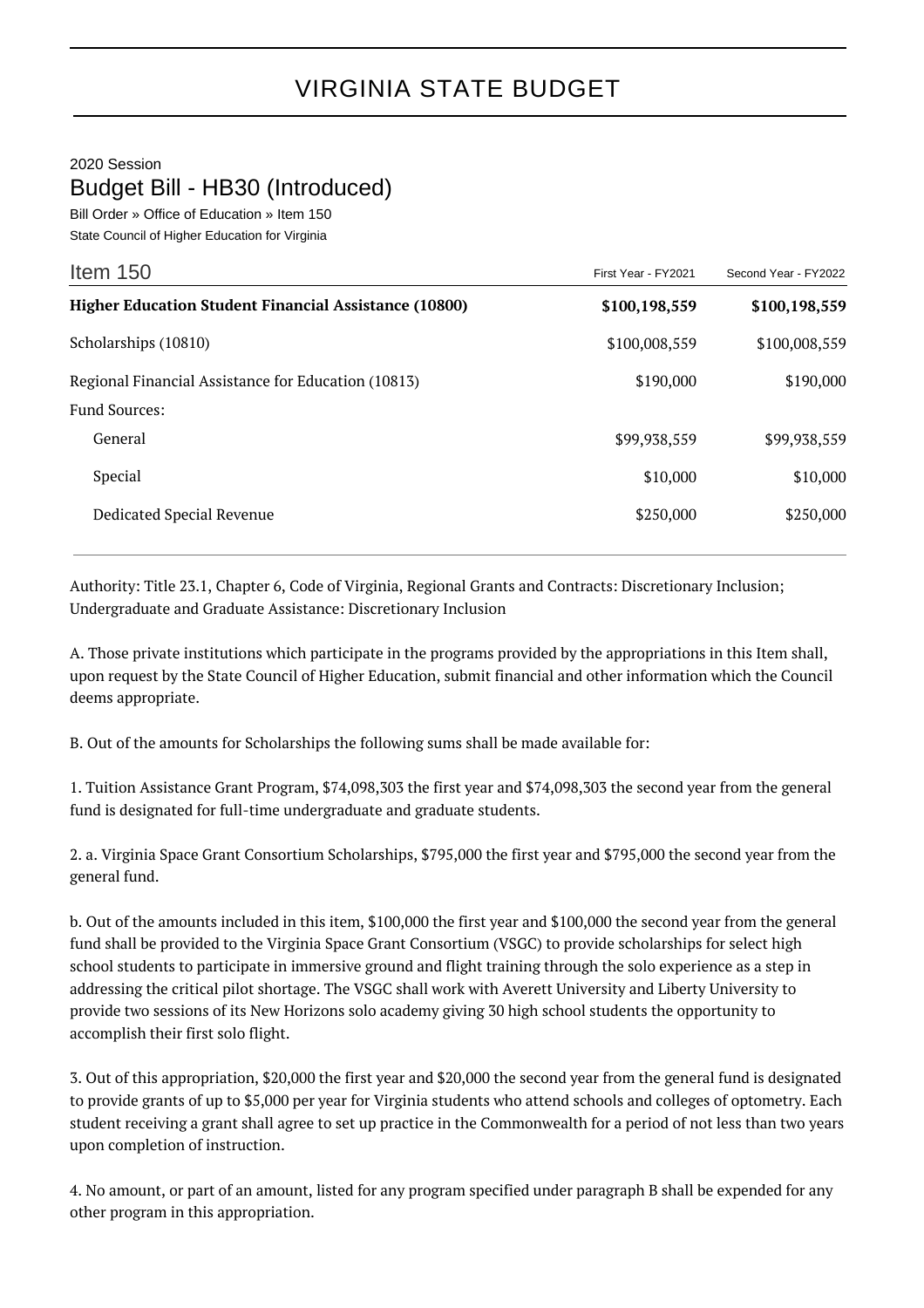## C. Tuition Assistance Grant Program

1. Payments to students out of this appropriation shall not exceed \$4,000 the first year and \$4,000 the second year for qualified undergraduate students and \$2,200 the first year and \$2,200 the second year for qualified graduate and medical students attending not-for-profit, independent institutions in accordance with § [23.1-628](http://law.lis.virginia.gov/vacode/23.1-628/) through § [23.1-635](http://law.lis.virginia.gov/vacode/23.1-635/), Code of Virginia. However, for those undergraduate students pursuing a career in teaching, payments shall be increased by an additional \$500 in their senior year.

2. The private institutions which participate in this program shall, during the spring semester previous to the commencement of a new academic year or as soon as a student is admitted for that year, whichever is later, notify their enrolled and newly admitted Virginia students about the availability of tuition assistance awards under the program. The information provided to students and their parents must include information about the eligibility requirements, the application procedures, and the fact that the amount of the award is an estimate and is not guaranteed. The number of students applying for participation and the funds appropriated for the program determine the amount of the award. Conditions for reduction of award amount and award eligibility are described in this Item and in the regulations issued by the State Council of Higher Education. The institutions shall certify to the council that such notification has been completed and shall indicate the method by which it was carried out.

3. Institutions participating in this program must submit annually to the council copies of audited financial statements.

4. To be eligible for a fall or full-year award out of this appropriation, a student's application must have been received by a participating independent college or by the State Council of Higher Education by July 31. Returning students who received the award in the previous year will be prioritized with the July 31 award. Applications for a fall or full-year award received after July 31 but no later than September 14 will be held for consideration if funds are available after July 31 and returning student awards have been made. Applications for spring semester only awards must be received by December 1 and will be considered only if funds remain available.

5. No limitations shall be placed on the award of Tuition Assistance Grants other than those set forth herein or in the Code of Virginia.

6. All eligible institutions not previously approved by the State Council of Higher Education to participate in the Tuition Assistance Grant Program shall have received accreditation by a nationally recognized regional accrediting agency, prior to participation in the program or by the Commission on Osteopathic College Accreditation of the American Osteopathic Association in the case of freestanding institutions of higher education that offer the Doctor of Osteopathic Medicine as the sole degree program.

7. Payments to undergraduate students shall be greater than payments to graduate and medical students and shall be based on a differential established by the State Council of Higher Education for Virginia.

8. No awards shall be provided to graduate students except in health-related professional programs to include allied health, nursing, pharmacy, medicine, and osteopathic medicine.

9. Notwithstanding any other provisions of law, Eastern Virginia Medical School is not eligible to participate in the Tuition Assistance Grant Program.

10. Any general fund appropriation in the Tuition Assistance Grant Program which is unexpended at the close of business June 30 of any fiscal year shall be reappropriated for use in the program in the following year.

11. Students enrolled in an online education or distance learning program are not eligible to receive awards from the Tuition Assistance Grant Program.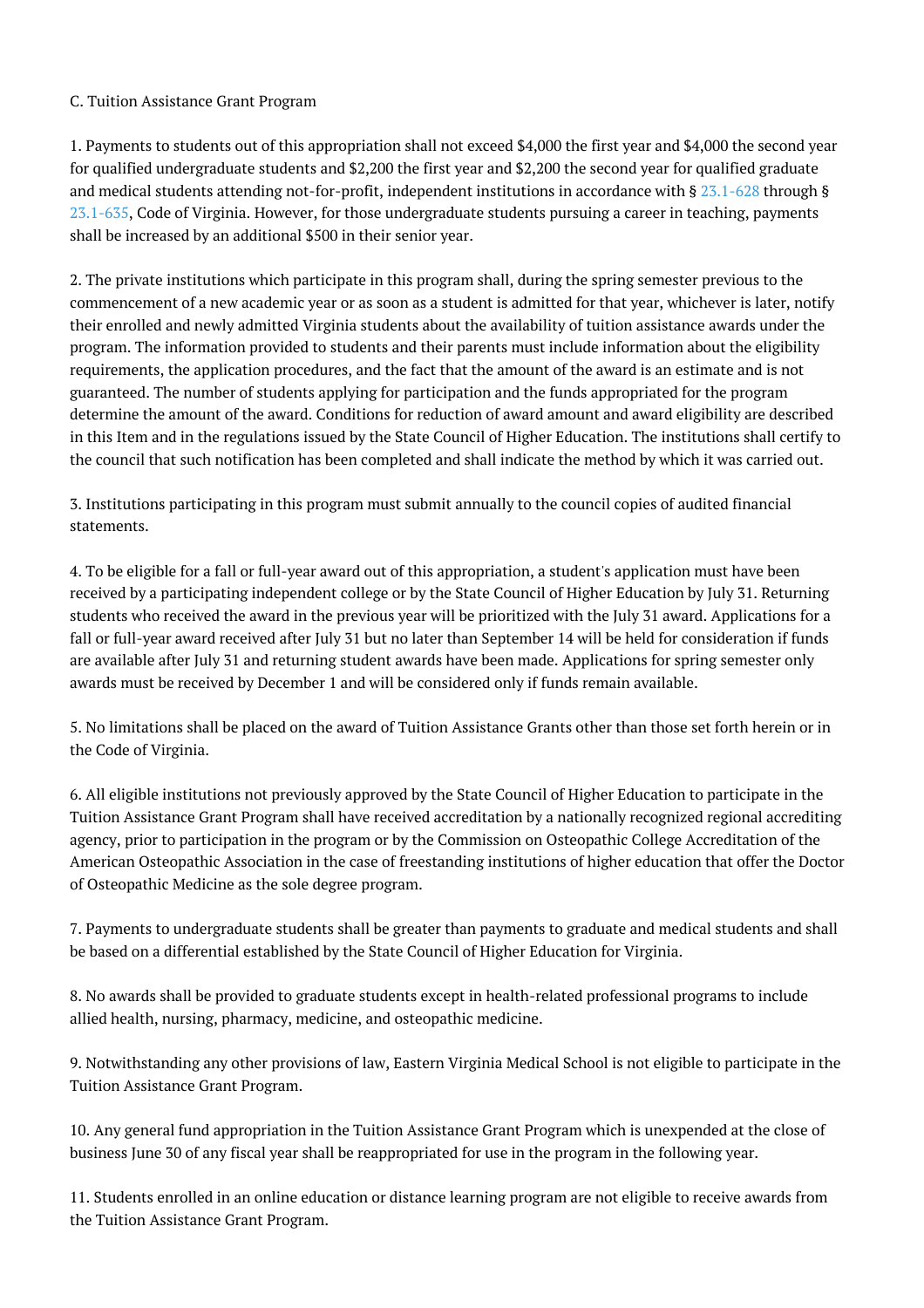12.a. The State Council of Higher Education for Virginia, in consultation with representatives from House Appropriations Committee, Senate Finance Committee, Department of Planning and Budget, Secretary of Finance, and Secretary of Education, shall review the Tuition Assistance Grant Program.

b. The Council shall consider current and prospective Tuition Assistance Grant awarding practices including, but not limited to, an awarding practice that considers student need in award amounts.

c. The Council shall submit a report and any related recommendations to the Governor and the Chairs of the House Appropriations and Senate Finance Committees by October 15, 2020.

D.1. Regional Grants and Contracts: Out of this appropriation, \$170,000 the first year and \$170,000 the second year from the general fund is designated to support Virginia's participation in the Southern Regional Education Board initiative to increase the number of minority doctoral graduates.

2. The amounts listed in paragraph D.1. shall be expended in accordance with the agreements between the Commonwealth of Virginia and the Southern Regional Education Board.

E.1. Out of this appropriation, \$2,730,000 the first year and \$2,730,000 the second year from the general fund is designated to support the Virginia Military Survivors and Dependents program, § [23.1-608](http://law.lis.virginia.gov/vacode/23.1-608/), Code of Virginia, to provide up to a \$2,200 annual stipend to offset the costs of room, board, books and supplies for qualified survivors and dependents of military service members.

2. The amount of the stipend is an estimate depending on the number of students eligible under § [23.1-608](http://law.lis.virginia.gov/vacode/23.1-608/), Code of Virginia. Changes that increase or decrease the grant amount shall be determined by the State Council of Higher Education for Virginia.

3. The Director, State Council of Higher Education for Virginia, shall allocate these funds to public institutions of higher education on behalf of students qualifying under this provision.

4. Each institution of higher education shall report the number of recipients for this program to the State Council of Higher Education for Virginia by April 1 of each year. The State Council of Higher Education for Virginia shall report this information to the Chairmen of the House Appropriations and Senate Finance Committees by May 15 of each year.

5. The Department of Veterans Services shall consult with the State Council of Higher Education for Virginia prior to the dissemination of any information related to the financial benefits provided under this program.

F.1. Out of the appropriation for this Item, \$3,885,256 the first year and \$3,885,256 the second year from the general fund is designated to support the Two-Year College Transfer Grant Program.

2. The State Council of Higher Education for Virginia shall disburse these funds for full-time students consistent with § [23.1-623](http://law.lis.virginia.gov/vacode/23.1-623/) through § [23.1-627,](http://law.lis.virginia.gov/vacode/23.1-627/) Code of Virginia. Beginning with students who are entering a senior institution as a two-year transfer student for the first time in the fall 2013 academic year, and who otherwise meet the eligibility criteria of § [23.1-624,](http://law.lis.virginia.gov/vacode/23.1-624/) Code of Virginia, the maximum EFC is raised to \$12,000.

3. The actual amount of the award depends on the number of students eligible under § [23.1-623](http://law.lis.virginia.gov/vacode/23.1-623/) through § [23.1-627](http://law.lis.virginia.gov/vacode/23.1-627/) , Code of Virginia. Changes that decrease the grant amount shall be determined by the State Council of Higher Education for Virginia.

4. Out of this appropriation, up to \$600,000 the first year and \$600,000 the second year from the general fund is designated to support students eligible for the first time under § [23.1-623](http://law.lis.virginia.gov/vacode/23.1-623/) through § [23.1-627,](http://law.lis.virginia.gov/vacode/23.1-627/) Code of Virginia.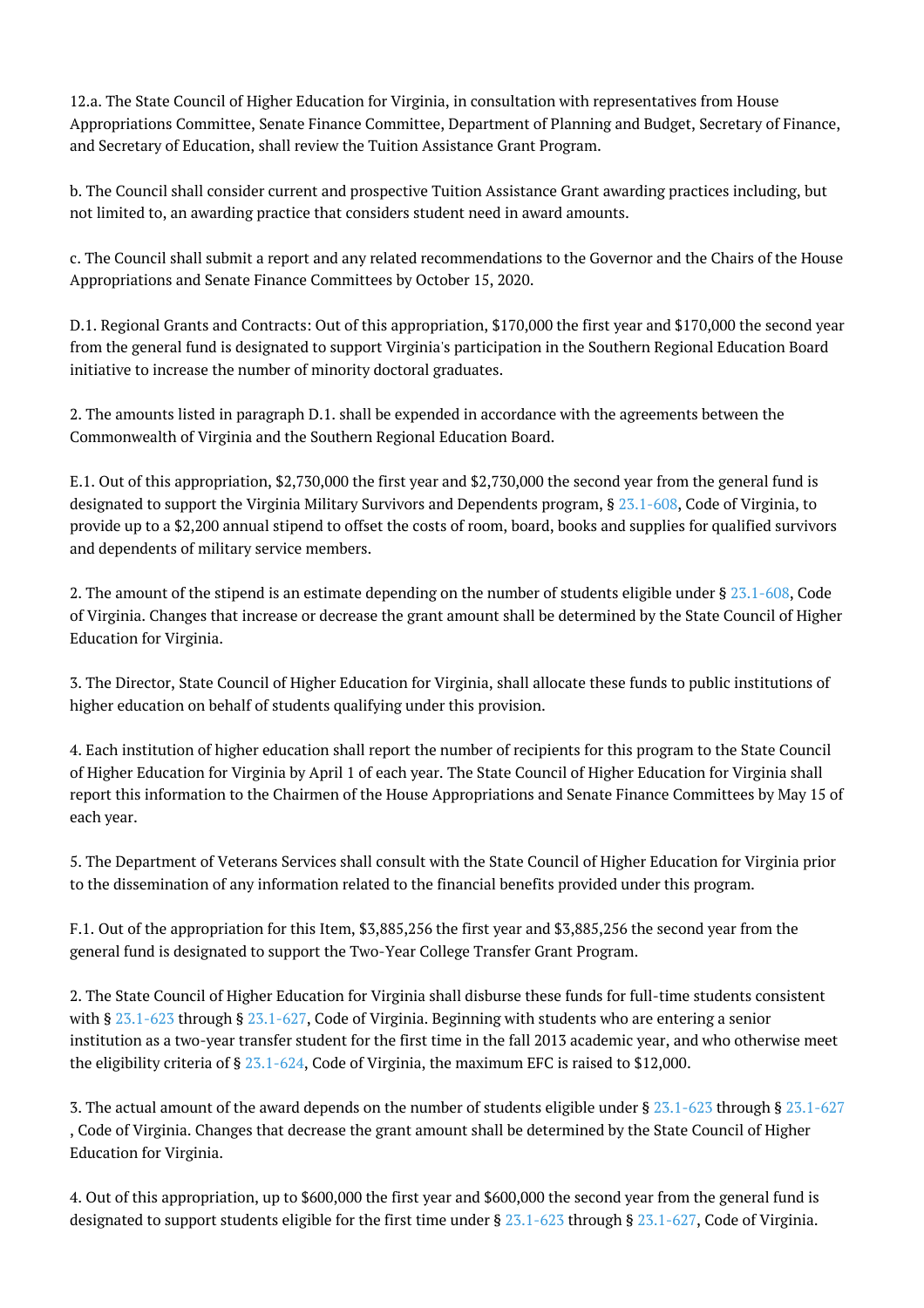The State Council of Higher Education for Virginia shall transfer these funds to Norfolk State University, Old Dominion University, Radford University, University of Virginia's College at Wise, Virginia Commonwealth University and Virginia State University so that each institution can provide for grants of \$1,000 from these funds for these students.

a. Each institution shall award grants from these funds for one year and students shall not receive subsequent awards until they have satisfied the requirements to move to the next class level. Each recipient may receive a maximum of one year of support per class level for a maximum total of two years of support.

b. Any balances remaining from the appropriation identified in paragraph F.4. shall not revert to the general fund at the end of the fiscal year, but shall be brought forward and made available to the State Council of Higher Education for Virginia to support the purposes specified in paragraphs F.1. and F.4. in the subsequent fiscal year.

c. It is anticipated that the institutions shift by a total of 600 the number of students each enrolls from first time freshman to transfers eligible under § [23.1-623](http://law.lis.virginia.gov/vacode/23.1-623/) through § [23.1-627,](http://law.lis.virginia.gov/vacode/23.1-627/) Code of Virginia. Institutional goals under this fund are estimated as follows:

| Institution                                 | <b>Transfer Target</b> |
|---------------------------------------------|------------------------|
| Norfolk State University                    | 80                     |
| Old Dominion University                     | 140                    |
| Radford University                          | 140                    |
| University of Virginia's College at Wise 20 |                        |
| Virginia Commonwealth University            | 140                    |
| Virginia State University                   | 80                     |

d. The State Council of Higher Education for Virginia may allocate these funds among the institutions in Paragraph F.4.c. as necessary to meet the actual number of transfers each institution generates for students eligible for the first time under § [23.1-623](http://law.lis.virginia.gov/vacode/23.1-623/) through § [23.1-627](http://law.lis.virginia.gov/vacode/23.1-627/), Code of Virginia. Each institution shall report its progress toward the targets in Paragraph F.4.c. to the Chairmen of the House Appropriations and Senate Finance Committees by May 1 each year.

e. The report shall include a detailed accounting of the use of the funds provided and a plan for achieving the goals identified in this item.

G. 1. Out of this appropriation, \$17,500,000 the first year and \$17,500,000 the second year from the general fund is designated for the New Economy Workforce Credential Grant Program.

2. The State Council of Higher Education for Virginia shall develop guidelines for the program, collect data, evaluate and approve grant funds for allocation to eligible institutions.

3. Local community colleges shall not start new workforce programs that would duplicate existing high school and adult Career and Technical Education (CTE) programs for high-demand occupations in order to receive funding under this Grant.

4. No more than 25 percent of Grant funds may be used in one occupational field.